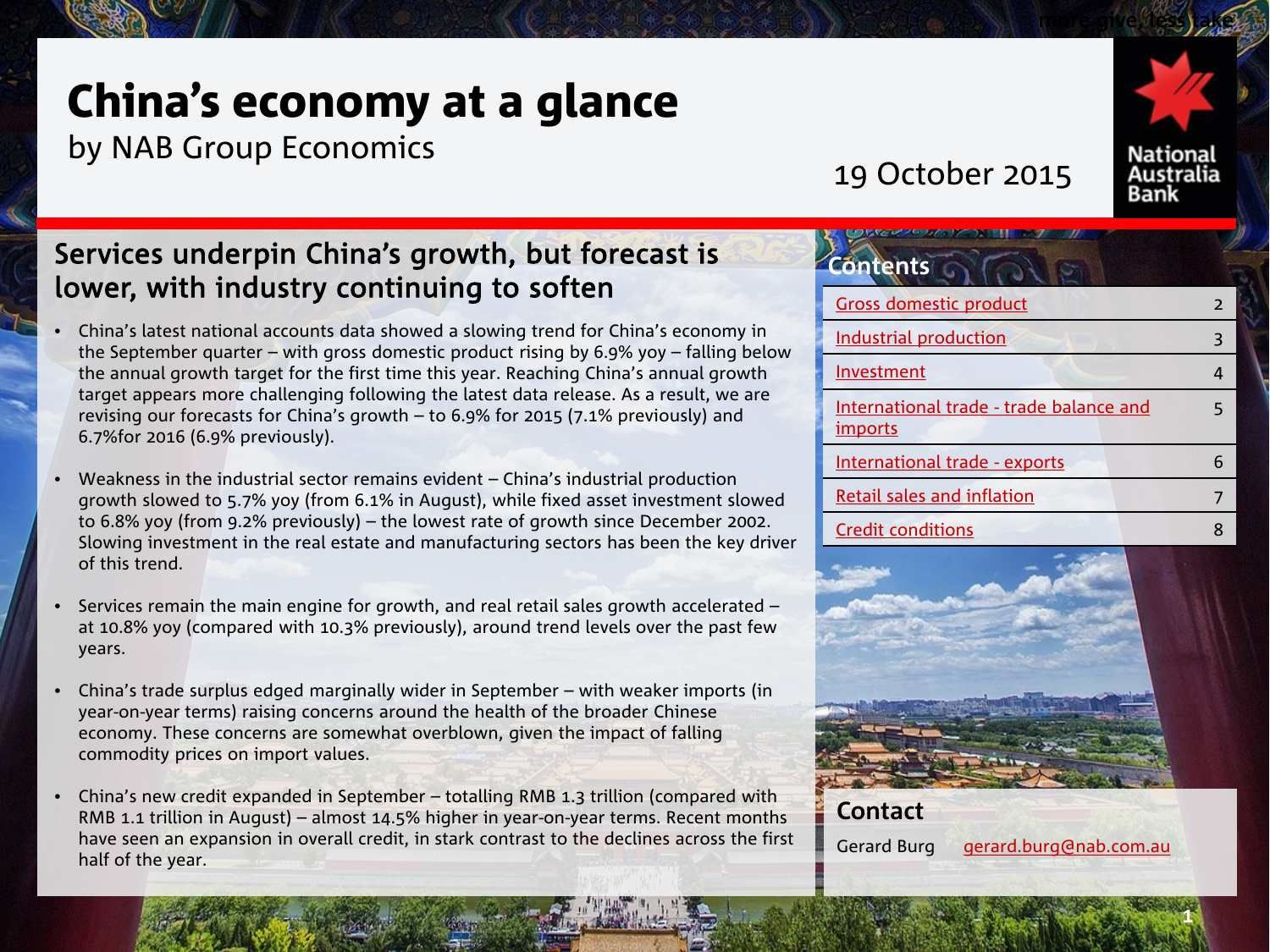# Australia

# <span id="page-1-0"></span>**Gross Domestic Product**

- China's latest national accounts data showed a slowing trend for China's economy in the September quarter – with gross domestic product rising by 6.9% yoy – falling below the annual growth target for the first time this year. That said, this result was stronger than market expectations, at 6.7% in Bloomberg's analyst survey.
- As we have previously noted, there are some inconsistencies in official data – with the NBS's seasonally adjusted quarterly growth data pointing to a weaker rate at 6.6% yoy. This highlights continued concerns that the headline figure may overstate growth – although as we noted [this month](http://business.nab.com.au/wp-content/uploads/2015/10/China-Economic-Update.pdf), China's national accounting methodology is dated and therefore may underestimate the overall size of the economy.

## Headline real GDP softened in Q3 to 6.9% – however quarterly data indicates a possible weaker trend



- China's services sector remains the main engine for growth with output rising by 8.6% yoy in Q3 – largely unchanged from the previous quarter – while real growth in the industrial sector slowing – down to 5.8% yoy (from 5.9% previously). Of particular interest will be the growth in non-financial services – given that finance (likely connected to the equity boom) was a major contributor to growth in the first half of 2015.
- While lending has expanded and fiscal constraints appear to be easing, reaching China's annual growth target appears more challenging following the latest data release. As a result, we are revising our forecasts for China's growth – to 6.9% for 2015 (7.1% previously) and 6.7% for 2016 (6.9% previously).

# Services have been the key contributor to China's growth in recent times – with industry weakening

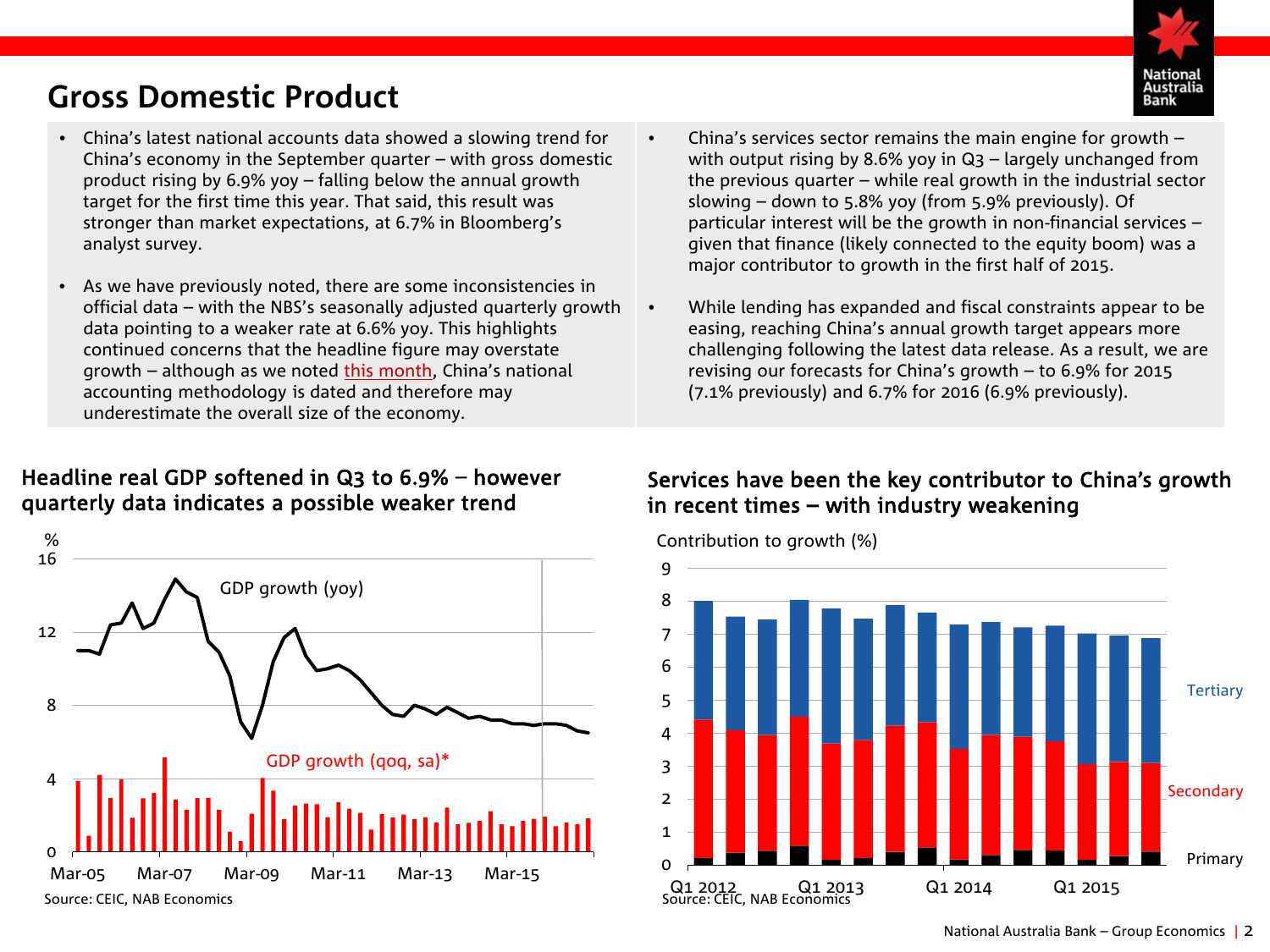

# <span id="page-2-0"></span>**Industrial production**

- China's industrial production growth weakened in September down to 5.7% yoy (from 6.1% in August) and below market expectations (6.0%). While a slowing trend has been evident for some time, it remains unclear how much impact the explosion at the port of Tianjin in August has had on the industrial sector.
- Key heavy industrial sectors saw weaker production in September, with crude steel falling by -3.0% yoy, cement by -2.5% yoy and motor vehicles by -4.7% yoy. Similarly electricity production was down by -3.1% yoy.
- China's two major industrial surveys remained in negative territory in September, with the gap between them widening marginally. The official NBS PMI edged higher – to a fairly neutral 49.8 points – while the Caixin Markit PMI edged down to 47.2 points – its lowest reading since March 2009.



## China's industrial sector softened further in September – the weakest growth since February 2009



## The gap between China's two main industrial surveys has widened – with the Caixin Markit survey deteriorating

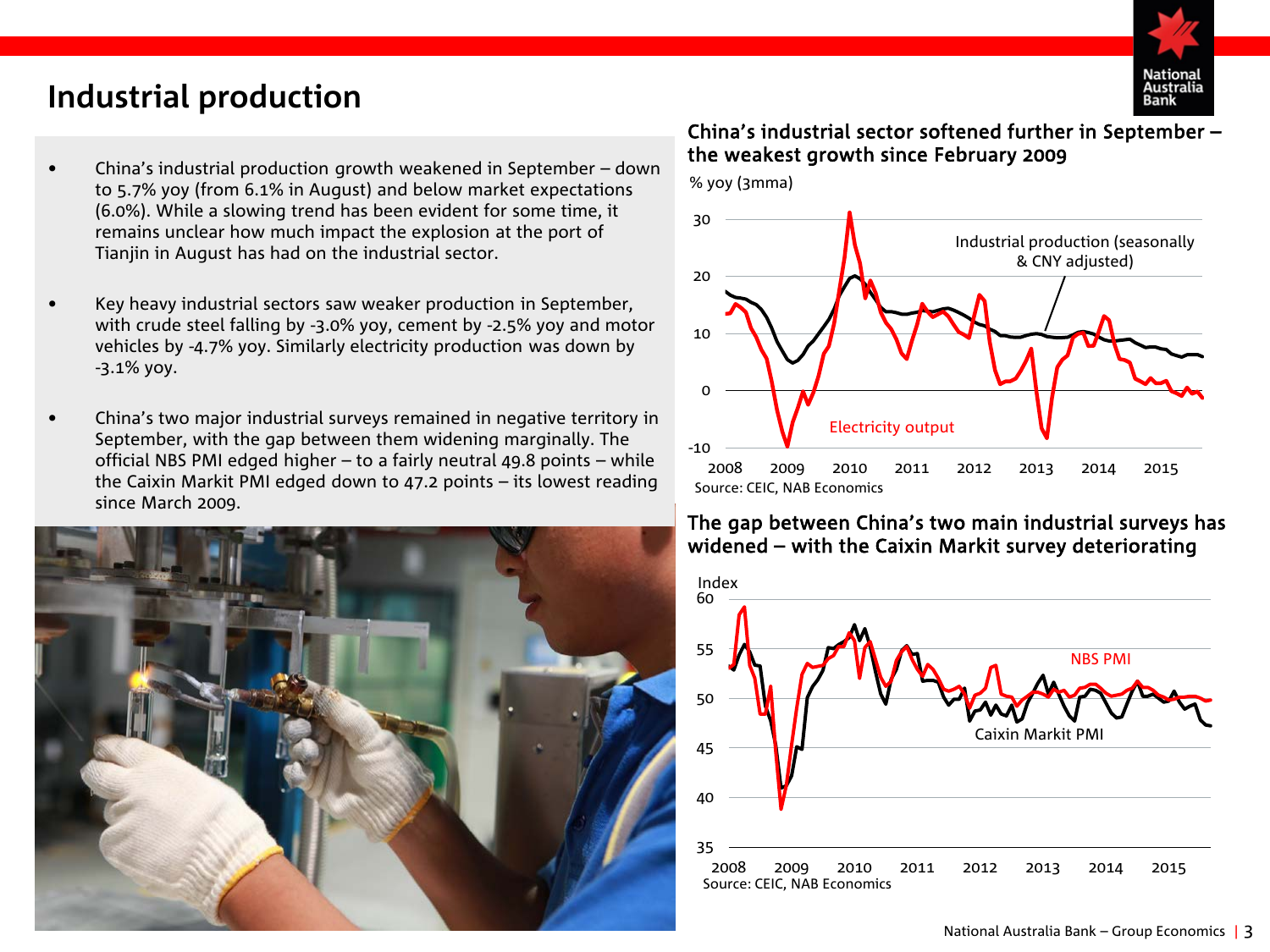

# <span id="page-3-0"></span>**Investment**

- Trends in fixed asset investment continued to soften in September, with growth down to 6.8% yoy (from 9.2% previously) – the lowest rate of growth since December 2002. Slowing investment in the real estate and manufacturing sectors has been the key driver of this trend.
- Investment in real estate is now contracting in year-on-year terms, down by -0.4% yoy (on a three month moving average basis). Manufacturing investment is still growing – but more slowly – at 6.3% yoy (3mma) (from 7.7% previously). Combined, these two sectors accounted for 57% of total fixed asset investment in the first eight months of the year.
- Weakness in residential real estate markets since early 2014 has contributed to the slow down in investment – with soft market conditions discouraging further construction activity. Price trends have improved in recent times – at a national level, China Index Academy data shows house prices rose by 1.4% yoy in September (and 0.6% on a month-on-month basis). That said, the annual increases are driven by tier 1 cities only – prices have stabilised in most smaller cities, but they remain lower in year-on-year terms.
- Slowing real estate investment is evident in construction data with residential construction starts falling by almost -14% in the first nine months of the year (compared to the same period last year). That said, there was a notable increase in September – with construction starts at the highest level since June 2014 – recording the first yearon-year increase in 2015 (at almost 17% yoy).
- We will continue to monitor these trends closely to see if a recovery in construction activity can be sustained – a trend that would be unlikely without further strengthening in property markets outside the tier 1 cities.

## The weakness in real estate and manufacturing has dragged investment growth into single digit levels



## Residential construction activity improved in September – but it is unclear if this can be maintained

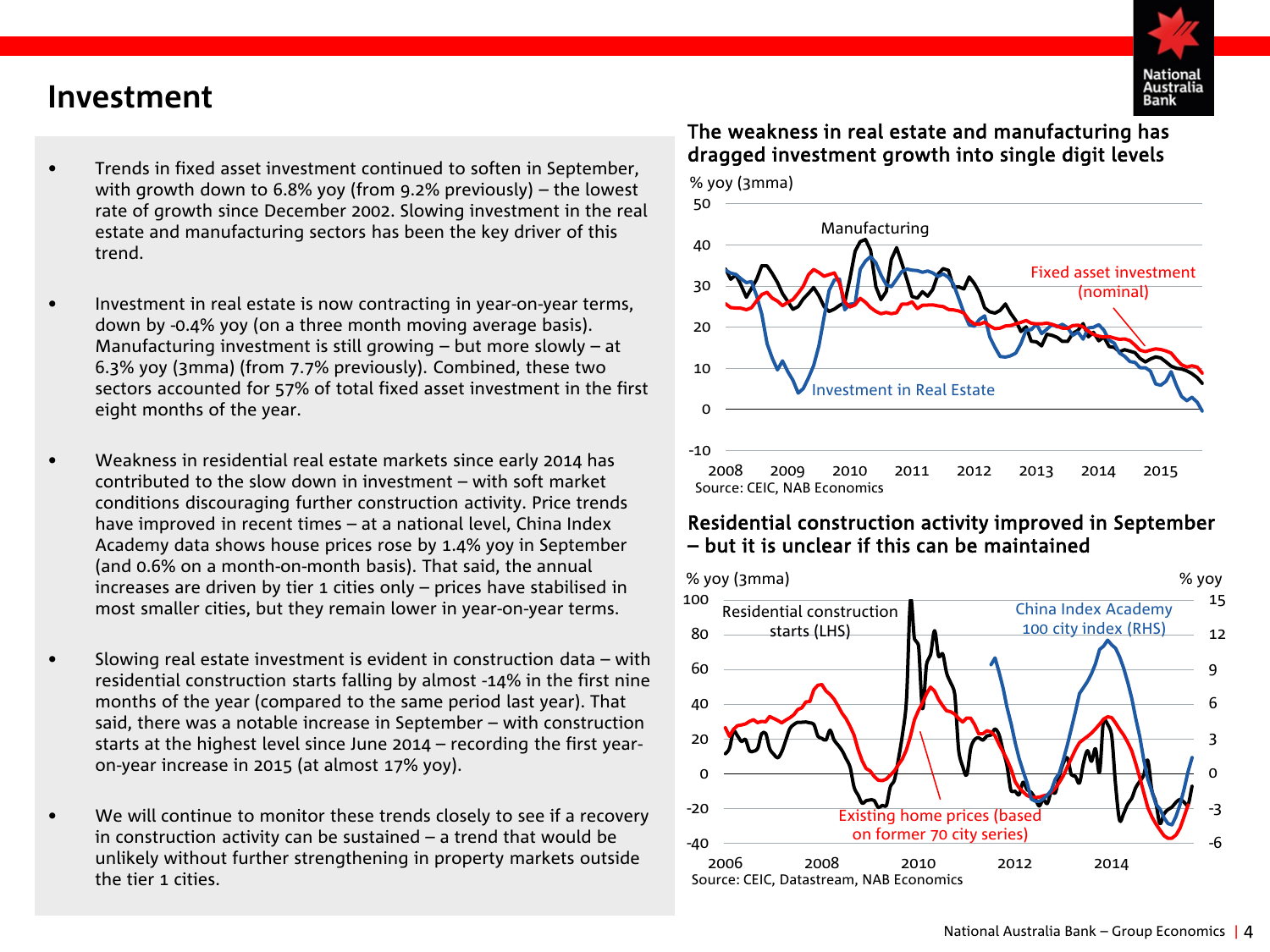

# <span id="page-4-0"></span>**International trade – trade balance and imports**

- China's trade surplus was marginally wider in September, with both imports and exports strengthening in month-on-month terms (despite another sharp drop in the year-on-year growth for imports). The surplus was US\$60.3 billion (up from US\$60.2 billion last month), just below the all time high recorded in February 2015.
- China's imports rose to US\$145.2 billion in September (from US\$136.6 billion in August) – however this represented a fall of -20.5% in year-on-year terms. The substantial falls in import values have raised concerns around the health of the broader Chinese economy.

# China's trade surplus remained close to record levels – with imports staying well below year-ago levels

US\$ billion (adjusted for new year effects)



- These concerns are somewhat overblown, given the impact of falling commodity prices on import values. Over the first eight months of the year, import values fell by around -14.5% yoy, compared with a decline in volumes of just -3.5% yoy.
- Commodity import volumes have continued to vary reflecting divergent trends in underlying industrial sectors. Over the first nine months of the year, crude oil imports rose by 8.8% yoy, while iron ore imports were virtually unchanged. In contrast, refined copper fell by -5.3% yoy and coal imports plunged by -29.9% yoy – reflecting weaker conditions in electricity generation and efforts to address pollution.

# Weakness in import data is more related to falling prices (particularly for commodities) than volumes

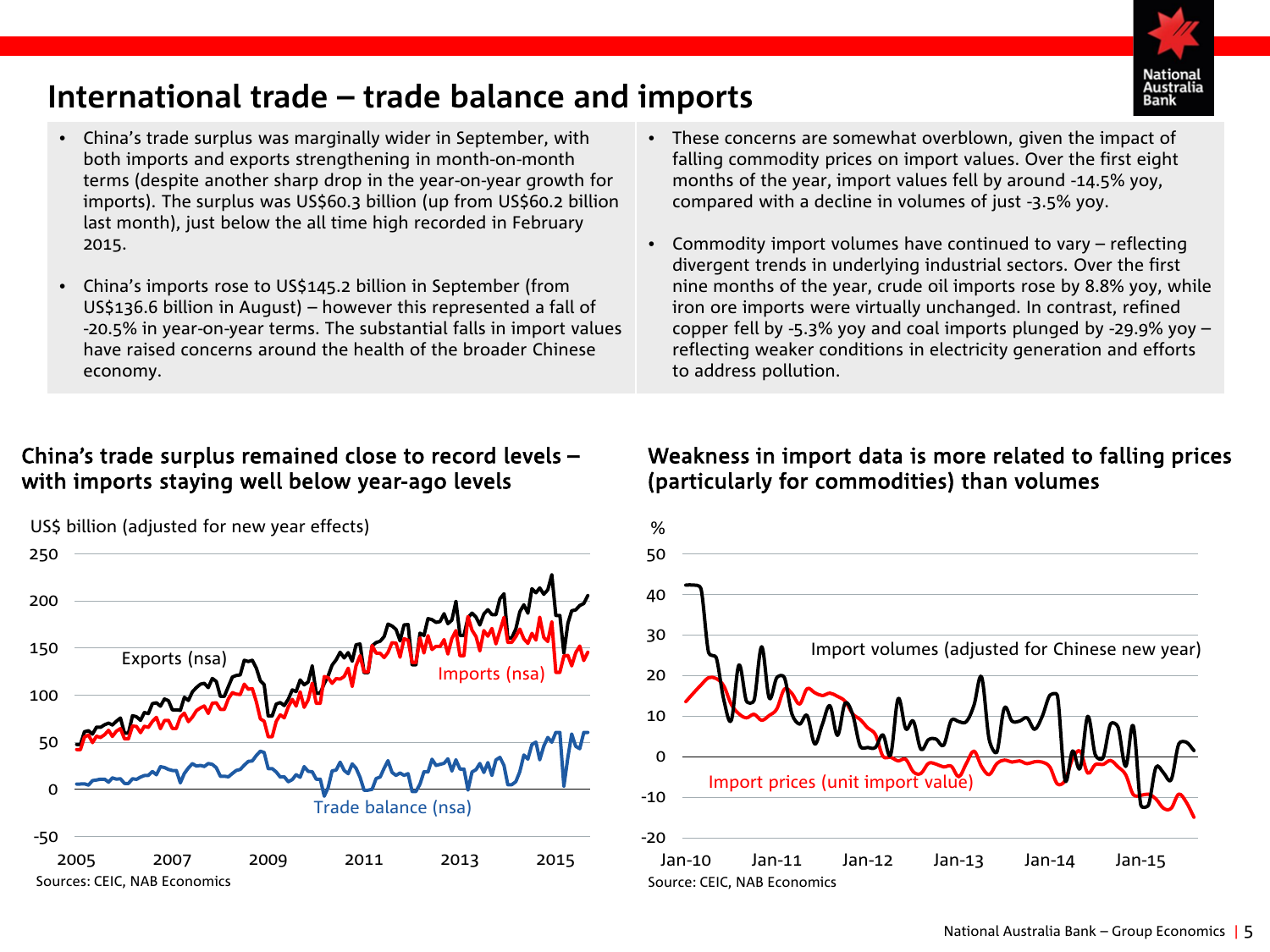# <span id="page-5-0"></span>**International trade – exports**



- China's exports totalled US\$205.6 billion in September, up from US\$196.9 billion previously – but around -3.7% lower in year-onyear terms. Despite the recent devaluation of the Yuan, sentiment among exporters remain negative – with the new export orders index in the NBS PMI survey at 47.9 points in September (up marginally from 47.7 points previously).
- While the overall level of exports was lower year-on-year, there was considerable divergence by major market. Exports to the United States rose – up 6.7% yoy – while exports to the European Union were unchanged year-on-year. In contrast, exports to East Asia were noticeably lower – at -10.7% yoy.

# China's export values fell modestly year-on-year, with exporters remaining negative despite currency trends



- The key driver of weaker exports to Asia was another deterioration in Hong Kong deliveries. Exports to Hong Kong fell by -23.0% yoy (compared with -3.8% yoy in August), while exports to other Asian destinations rose moderately – up 2.9% yoy (from -3.2% yoy previously).
- We have previously noted considerable disparity in the trade data between Hong Kong and mainland China – and the scale of this month's fall may reflect this. In September 2014, China Customs reported exports of US\$37.6 billion, compared with Hong Kong Customs reporting imports of just US\$24.1 billion – indicating considerable uncertainty around the reported falls in exports.

# Falling exports to Asia drove the declines, but considerable uncertainty with Hong Kong persists

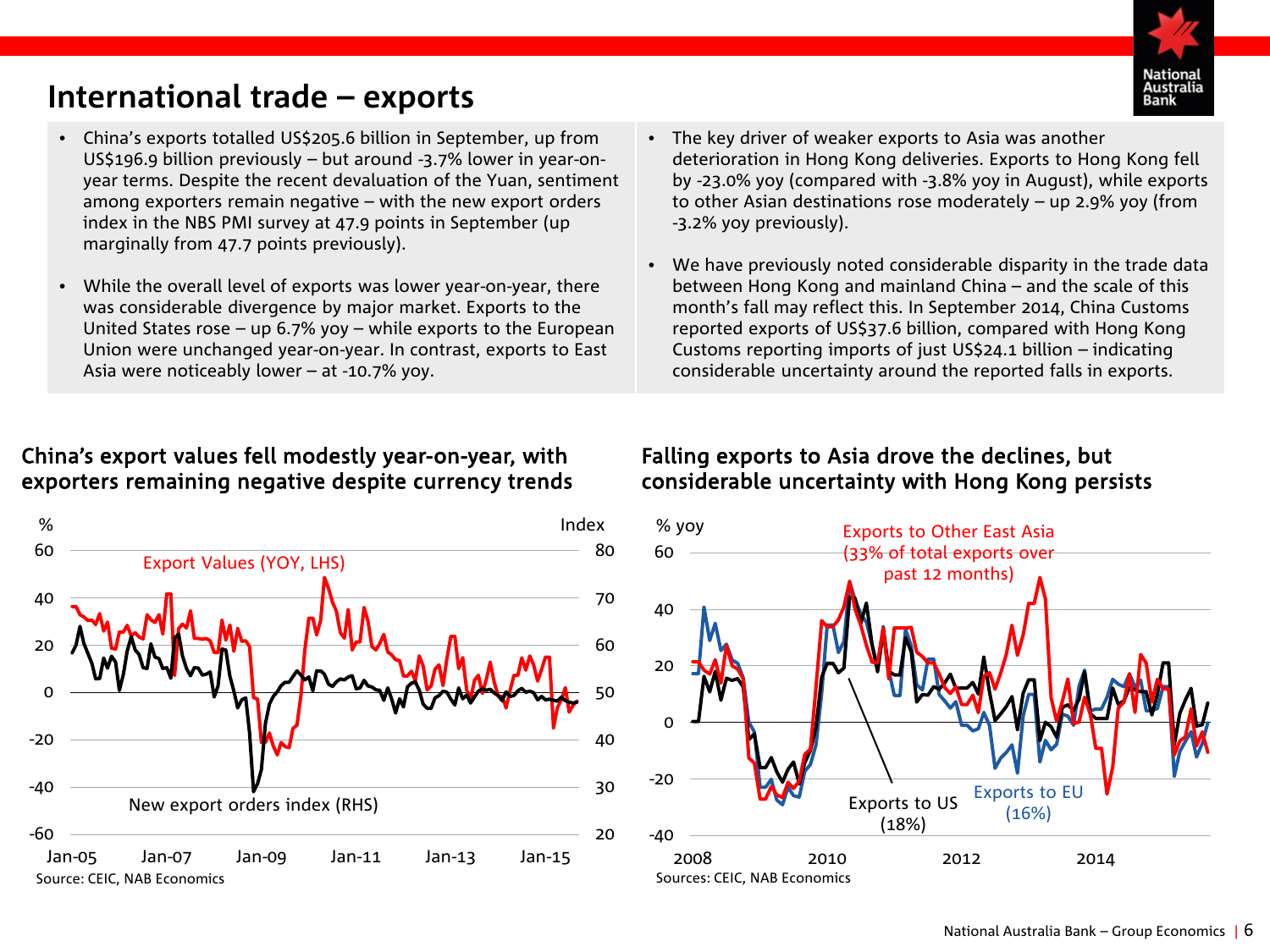

# <span id="page-6-0"></span>**Retail sales and inflation**

- China's retail sales growth edged higher in September rising by 10.9% yoy (from 10.8% in August). Retail prices softened once again this month – resulting in a more significant acceleration in real retail sales growth – at 10.8% yoy (compared with 10.3% previously), around trend levels over the past few years.
- Consumer confidence has eased back in recent months albeit from particularly strong levels in the first half of the year – down to 104.0 points in August (from 104.5 points in July). Importantly, there hasn't been a significant deterioration in consumer confidence, following on from the turmoil in equity markets in recent months.
- Headline inflation softened again in September, with the consumer price index easing back to 1.6% yoy (around the levels of mid-year) from 2.0% in August.
- The slower growth in headline inflation was due to a softening in food price growth – at 2.7% yoy (from 3.7% in August). Pork prices remain a major influence for food price trends, with prices rising by 17.4% yoy (down from 19.6% previously). In contrast, fresh fruit prices fell by -10.7% yoy, while fresh vegetables rose by 10.4% yoy (down from 15.9%).
- Non-food price trends eased marginally, with prices rising by 1.0% yoy (from 1.1% in August). There was little change in fuel price trends this month – down 19.2% yoy (compared with 19.3% previously).
- Producer prices fell for the forty-third month in a row, down by -5.9% yoy (unchanged from the level in August). Falling commodity prices remain a key factor in this trend – the RBA Index of Commodity Prices was -26% yoy lower in September – flowing through into weaker producer prices in heavy industry (-7.8% yoy) than light industry (-1.2% yoy).

## Real retail sales have strengthened – moving back to trend growth levels in September



Source: CEIC, NAB Economics

## Inflation softened again in September, with lower pork price growth easing food price pressure



2005 2007 2009 2011 2013 2015 2006 2008 2010 2012 2014 Sources: CEIC, RBA, NAB Economics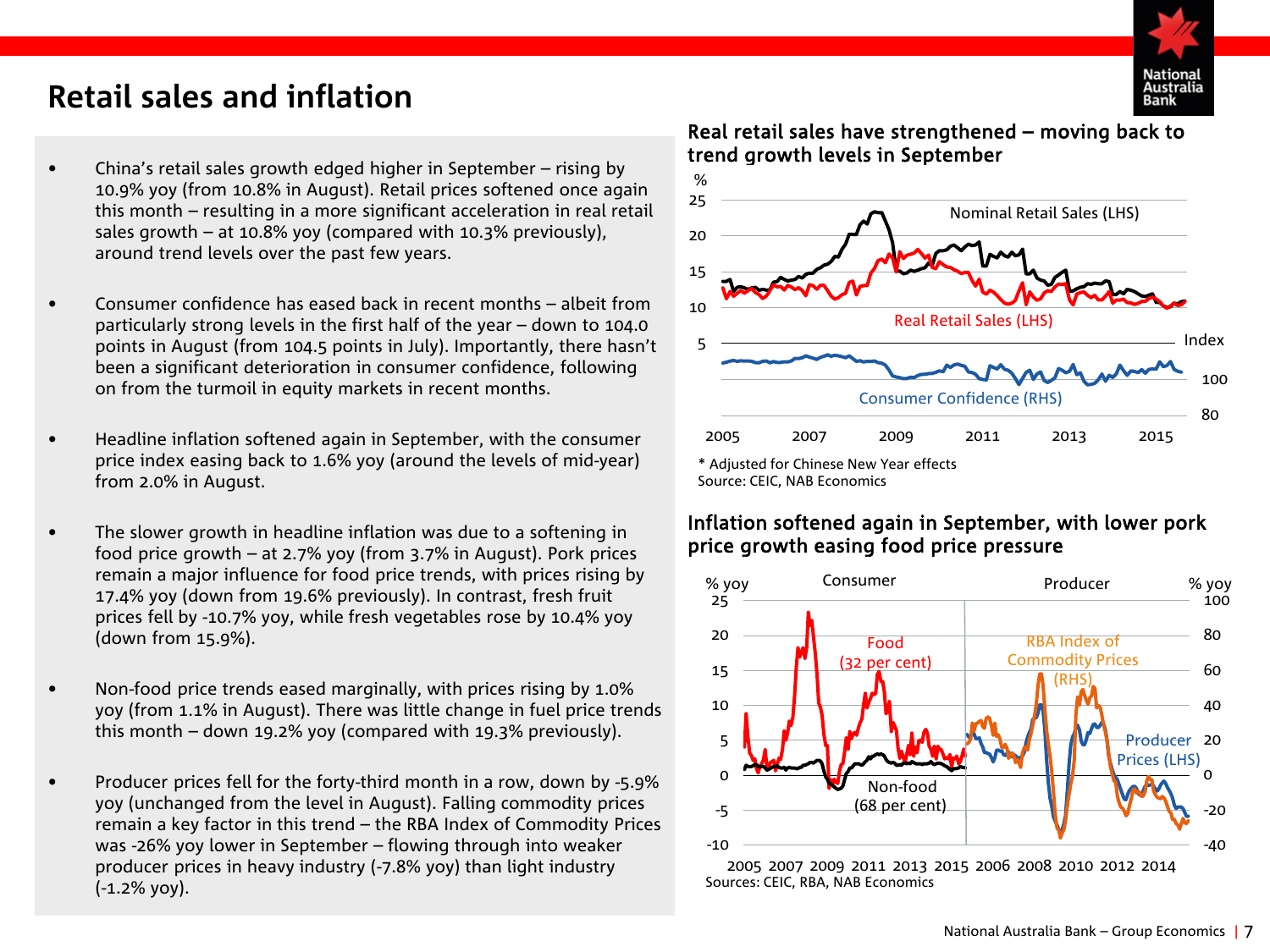

# <span id="page-7-0"></span>**Credit conditions**

- China's new credit expanded in September totalling RMB 1.3 trillion (compared with RMB 1.1 trillion in August) – an increase of 14.5% yoy. Recent months have seen an expansion in overall credit, in stark contrast to the declines across the first half of the year.
- Over the first nine months of 2015, total credit was RMB 11.9 trillion, down around -7.7% yoy. Tighter regulation over the shadow banking sector has contributed to this decline, with traditional bank finance rising by 8.3% yoy over this period.
- Key components of the shadow banking sector have contracted this year – with entrusted loans declining by -43% yoy in the first nine months and trust loans by -84% yoy.
- We continue to expect one further cut to interest rates in 2015, to bring the benchmark one year lending rate to 4.35%. Further cuts to the banks Required Reserve Ratio (RRR) are also likely – largely to maintain liquidity in the finance sector in response to capital outflows.

## While new credit remains weaker over the course of 2015, credit has accelerated in recent months